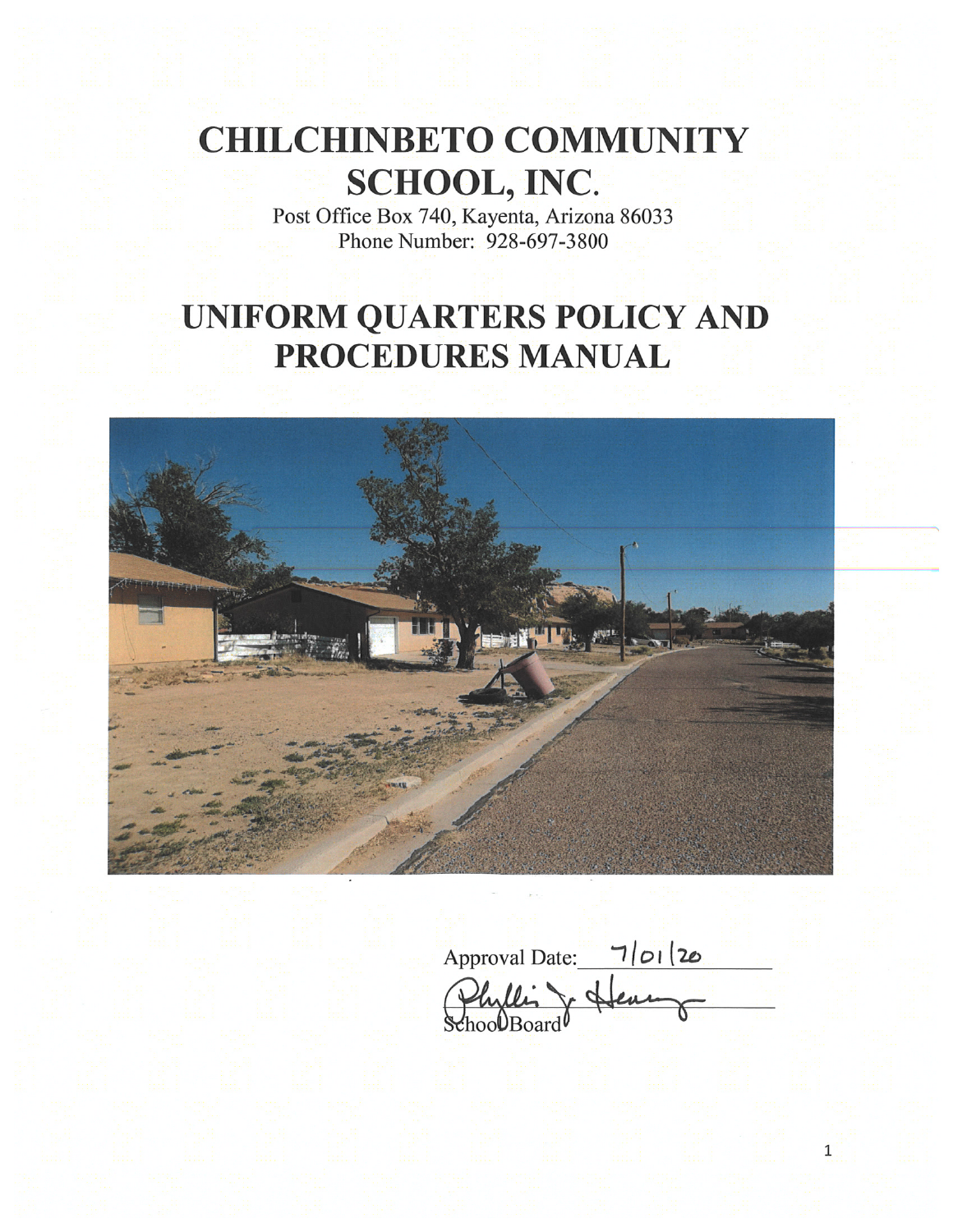## **CHILCHINBETO COMMUNITY SCHOOL, INC.**

## **UNIFORM QUARTERS POLICY AND PROCEDURES MANUAL**

| 4     |
|-------|
| 5     |
| 5     |
| 5     |
| 6     |
| 6     |
| 6     |
| 6     |
| 6     |
| 7     |
| 7     |
| 8     |
| 8     |
| $8-9$ |
| 9     |
|       |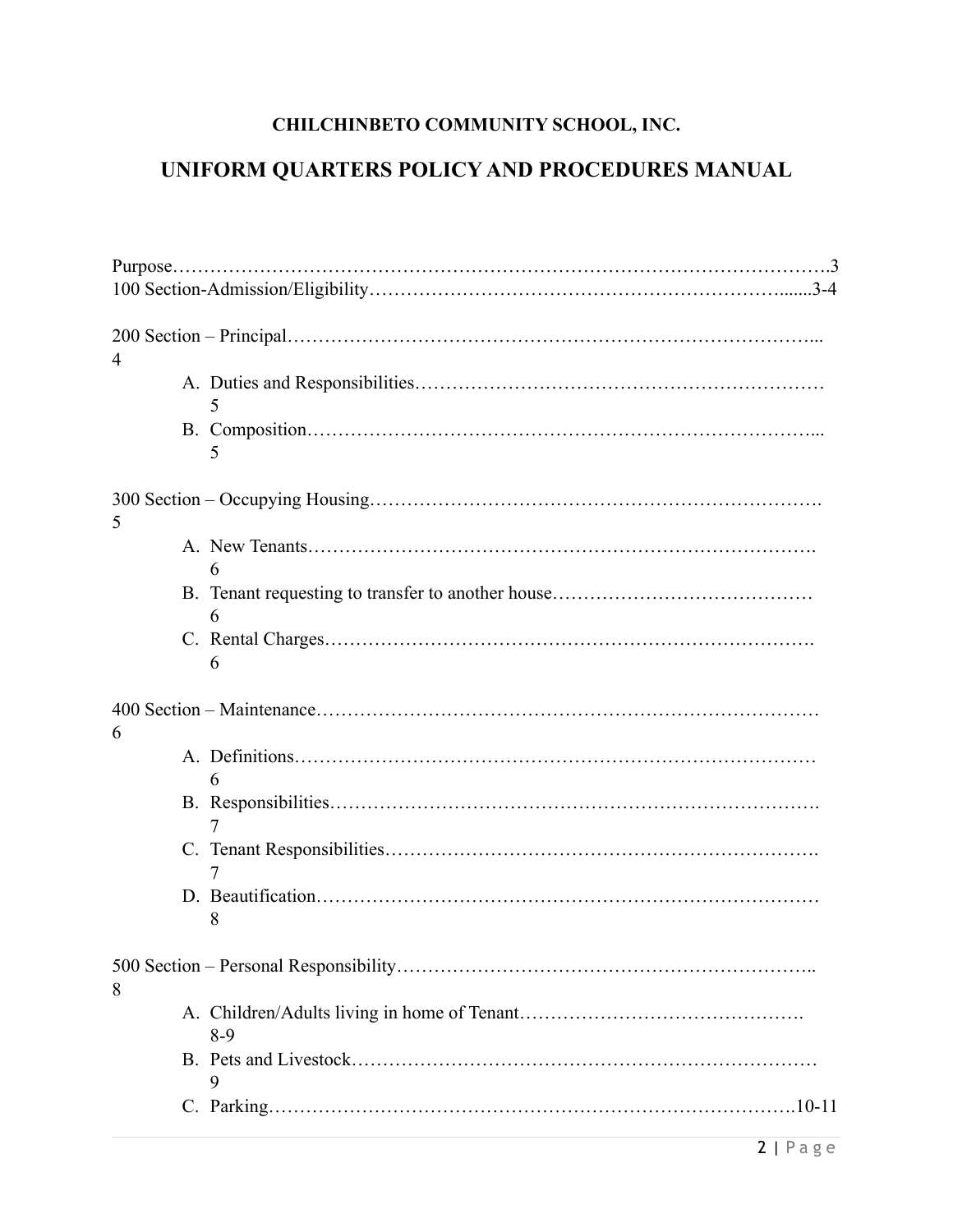|    | .11<br>E. Safety and Personal |     |
|----|-------------------------------|-----|
|    |                               | .11 |
|    |                               |     |
|    | 11                            |     |
|    |                               |     |
|    | .12                           |     |
|    |                               |     |
|    |                               |     |
|    | 600 Section – Termination of  |     |
|    |                               | .12 |
|    |                               |     |
|    | 800 Section – Review and      |     |
|    |                               | .14 |
| 14 |                               |     |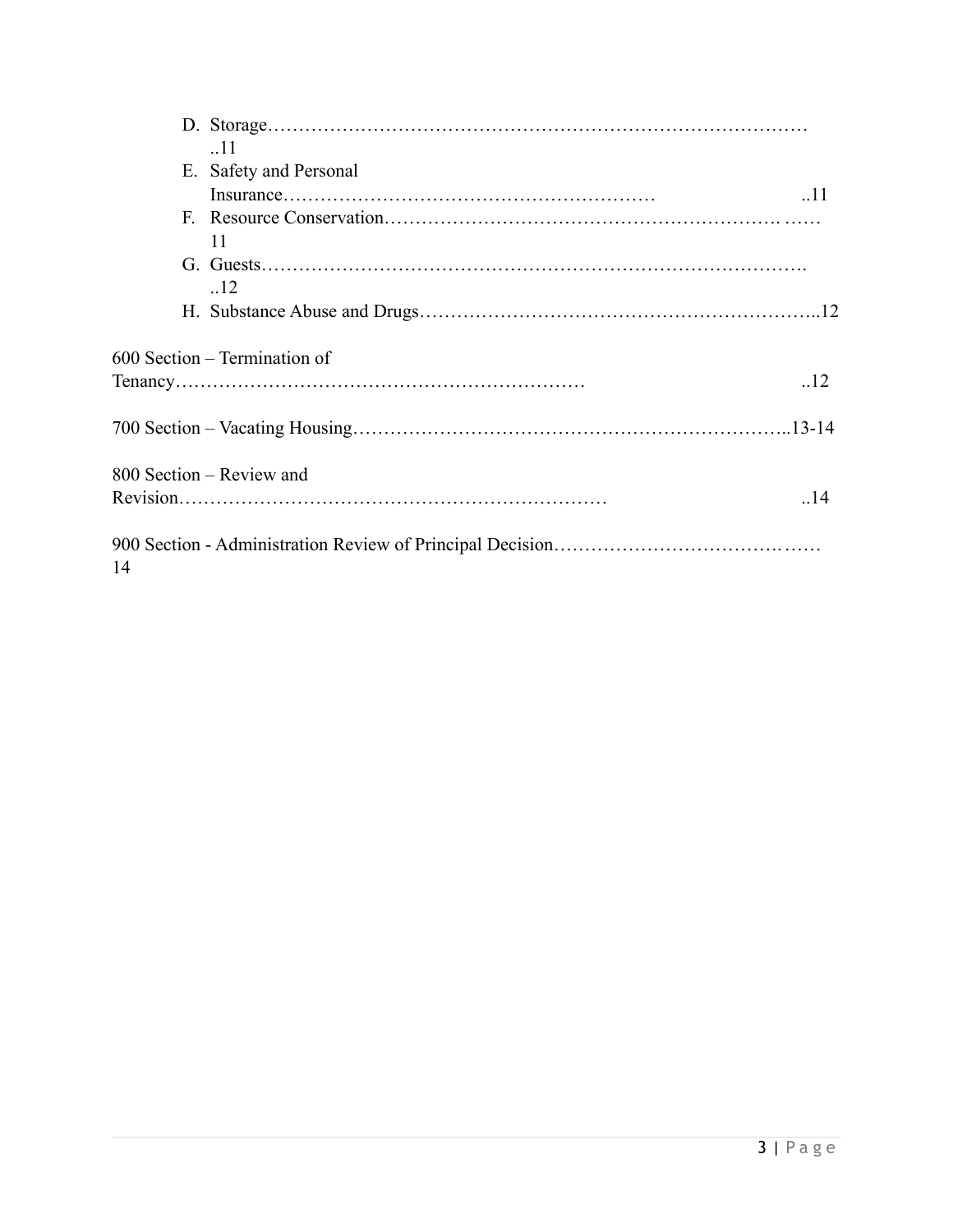### **CHILCHINBETO COMMUNITY SCHOOL BOARD, INC.**

### **UNIFORM QUARTERS POLICY AND PROCEDURES MANUAL**

#### **PURPOSE:**

To foster the recruitment and retention of qualified and dedicated employees, it shall be the policy of the Chilchinbeto Community School (CCS) to provide available housing to its employees. To ensure equitability and eligibility are not compromised, this manual establishes procedures to:

- Establish eligibility for housing;
- Identify and assign the responsibilities of the CCS and tenant in the repair, maintenance and improvement of the housing and premises with rental collection;
- Ensure protection from environmental hazards, and promote community harmony; and
- The adoption of the CCS Housing Policies by the Governing Board.

CCS has established a Housing Committee, who is composed of six (6) committee members from various departments. The members appointed for the Housing Committee are Supervisors and Manager from each department.

#### **100. SECTION – ADMISSION/ELIGIBILITY**

- A. CCS Housing is for school employees employed by the School and the employee shall be the only occupant in the school quarter.
- B. CCS housing shall be first reserved for certified employees, Administrative positions and essential classified position.
- C. CCS housing assignment shall be made based on established criteria on number of dependents living in the household.
- D. CCS housing assignment shall be made by the designated Housing Committee and Housing Coordinator upon consultation with the Principal to facilitate the recruitment and retention of Administrative and certified personnel
- E. Housing shall be assigned as equitable as conditions will allow using the following criteria.
	- 1. Household size.
	- 2. Housing available at the time.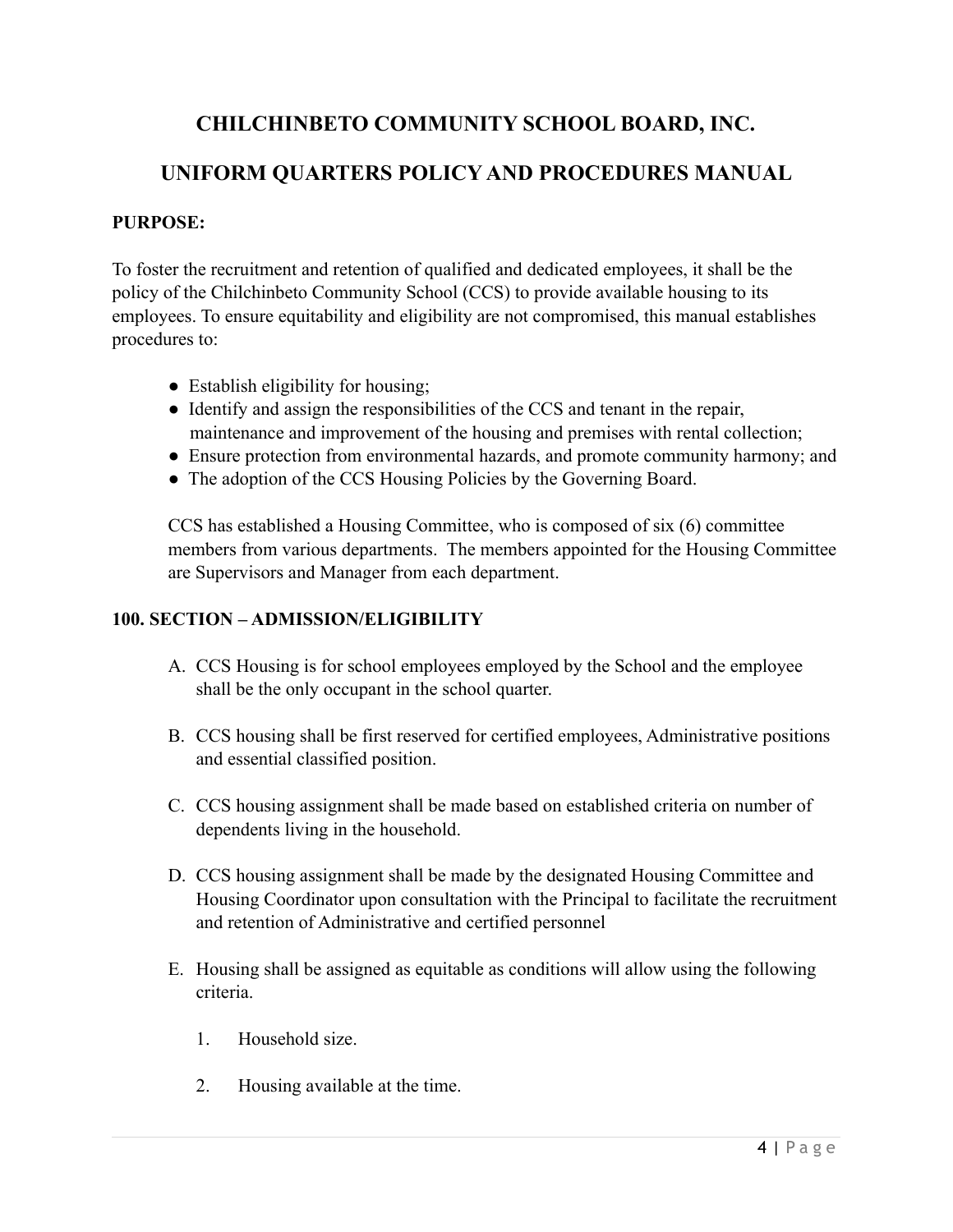- F. Housing Assignment shall be made in the following priority:
	- 1. Priority List
		- a. Principal
		- b. Certified Contract Employees
		- c. Administrative Personnel
		- d. Essential Classified Positions.
	- 2. Procedures and Assignment Policy
		- a. A full-time single person shall be assigned an efficiency or one bedroom apartment.
		- b. Employees with one child maybe assigned to an efficiency apartments as last the resort.
		- c. When a vacant position occurs during the school year, the vacant housing shall be reserved for supervisor or managers vacant positions.
		- d. The designated Housing Coordinator shall maintain a waiting list, based on the Priority list.
		- e. All newly assigned Tenants shall report to Housing Coordinator who will provide and review the terms of lease agreement, specifically the term of the lease of the agreement and the rental rate for the assigned quarter. Housing Coordinator will also provide the Tenant a copy of the CCS Uniform Quarters Policy and Procedure Manual and other necessary paper work. New Tenants will be expected a "walk through" quarter inspections with the Quarter Maintenance Technician before occupying the assigned quarter. At the time of the initial inspection, the Tenant and the Quarter Maintenance Technician shall note and validate the condition of the house by signing the housing inspection form.
		- f. Background checks are to be submitted before occupancy: Anyone over 18 years of age, family member of the Tenant.
			- 1. Navajo Nation
			- 2. Arizona Universal Background Screening
			- 3. Federal background

#### **200. SECTION – FACILITY MANAGER AND PRINCIPAL:**

A. Duties and Responsibilities

It shall be the duties and responsibilities of the Facility Manager/ Principal to: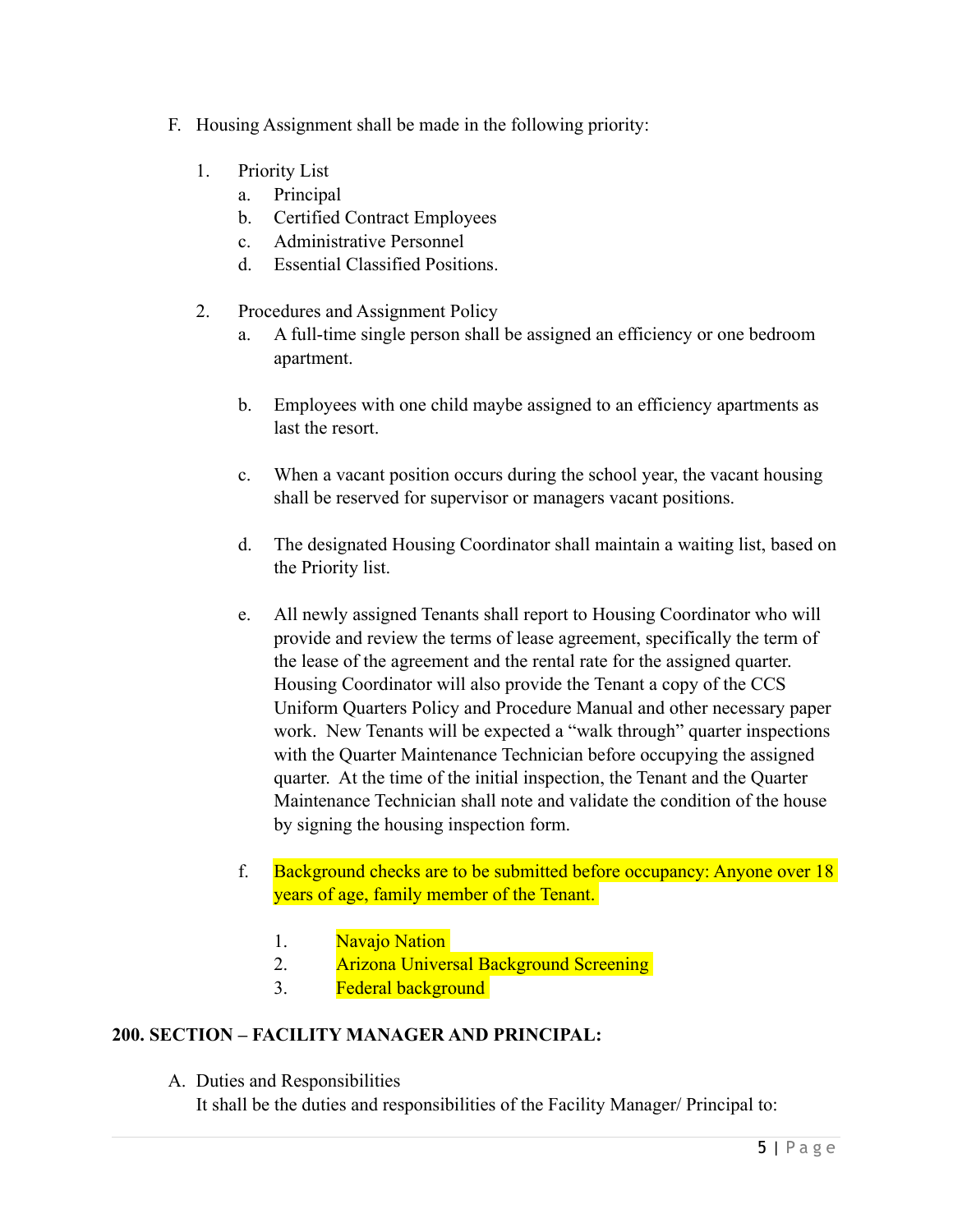- 1. Develop and recommend policies and procedures to the Principal who shall review and in collaboration with the Governing Board shall finalize the policies and procedures.
- 2. Recommendation will be made by Housing Coordinator/Committee with concurrence of the Principal of the housing needs.
- 3. Review applications for appropriate housing replacement for employees. Emergency housing assignment is at the discretion of the Housing Committee with concurrence of the Principal.
- 4. Schedule a monthly Housing Committee meeting.

#### **300. SECTION – OCCUPYING HOUSING**

A. New Tenants

The Housing Coordinator will notify the new Tenants of assigned housing in writing. The Housing Coordinator with an assistance of Quarter Maintenance Technician to issue the keys during business hours  $(8 \text{ a.m.} - 5 \text{ p.m.})$ , Monday thru Friday) following payment for some arrangement to pay the required cleaning and damage deposit will be based on the monthly rental rate and rate will be written in the lease housing agreement. Under special circumstances, arrangements to pick up the quarter keys can be made in advance with the Housing Coordinator and/or Quarter Maintenance Technician.

The Facility Manager shall insure the following procedures are completed;

- 1. When school employee Tenants chooses not to make the deposit at the time keys are being issued. Tenants shall make an arrangement with the Business Office to agree to pay through payroll deduction the required cleaning and damage deposit shall be made within the first two consecutive pay periods beginning of employment.
- 2. The Quarters Maintenance Technician shall conduct a housing inspection of the Quarters Housing Inspection form showing the results of the inspection shall be posted in the Tenant's quarter. The Tenant must make any objections or corrections to the housing inspection form in writing within five (5) working days of the original inspection. Bi-annual housing inspection is mandatory and shall be schedule on October 24th and April 24th.
- 3. Base on the outcome of the bi-annual housing inspections, if the school quarter is not in compliance and/or in need of renovation, Tenant will be informed to submit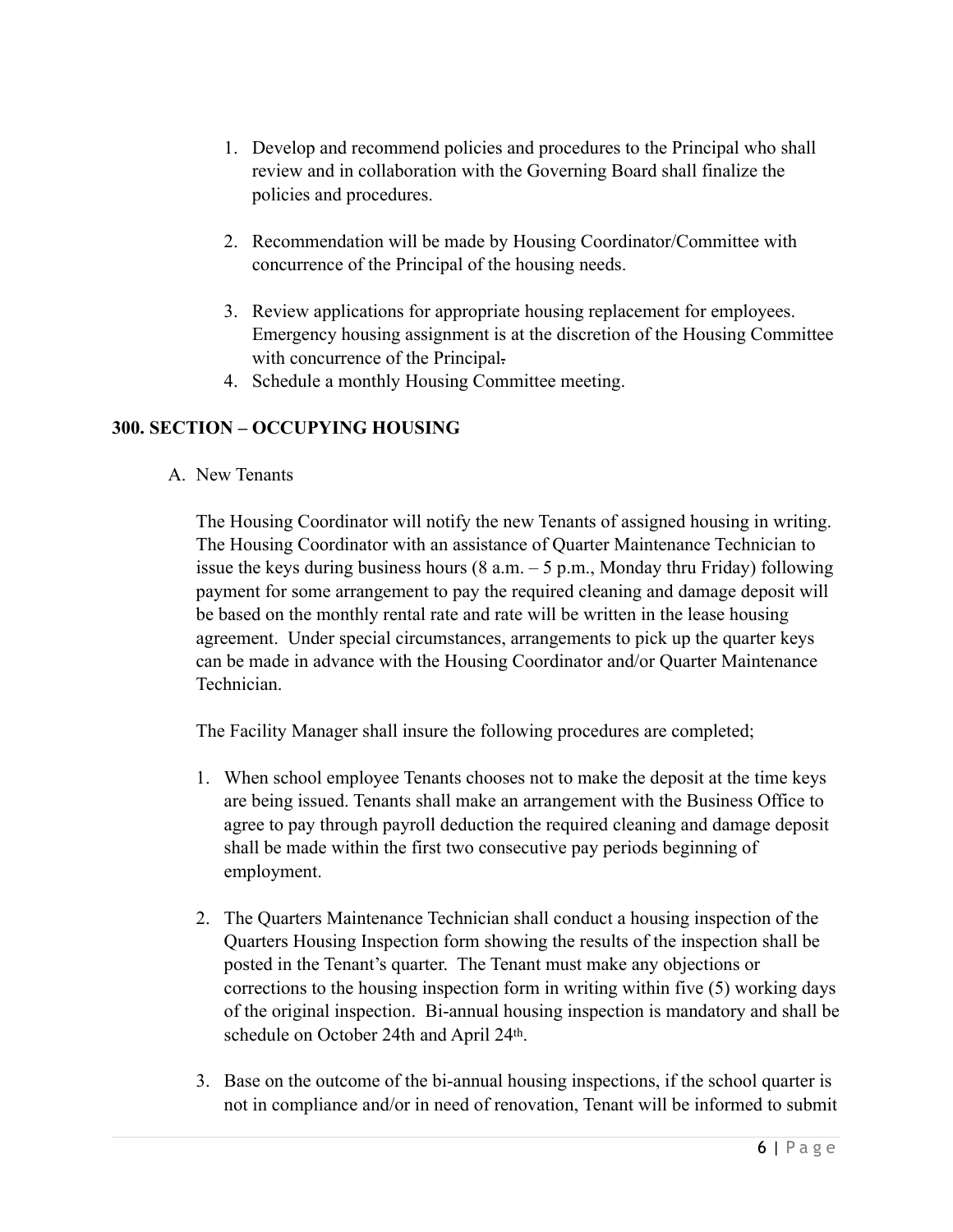work orders for any deficiencies or he/she will be requested to resubmit a housing application. The application will be placed in the pool of other housing applicants.

- 4. Tenant shall pay a fee of two hundred dollars (\$200) upon receiving a housing lease agreement to cover all damages made by Tenant in the event of housing lease termination.
- 5. The Housing Policy Manual shall be provided to the Tenant at the time of occupancy and when the Tenant is transferring to another unit, the following procedures shall be used. The Tenant will sign the lease and makes a transfer deposit on his/her lease. The Tenant will make a new deposit base upon the move out inspection. The deposit maybe refundable if the housing passes the criteria for housing inspection.
- B. A Tenant requesting to change (transfer) to another house shall:
	- 1. Submit a housing request to the Housing Committee/Coordinator.
	- 2. The Housing Coordinator shall determine whether the requested housing is available using the criteria described in Section 1. If the requested housing is not available, the Tenant will be placed on the waiting list.
	- 3. When the requested housing assignment is available, the Tenant will follow the procedures outlined in Section 300 (A).
	- 4. Housing reassignment shall be made the end of the each academic year depending on availability.
	- 5. The school shall make every attempt to notify the Tenant of new housing assignment within one (1) week of decision.
	- 6. If the tenant does not sign a new lease within five (5) working days upon contract renewal, the Housing Committee shall exercise the right to reassign the housing unit to another employee.
- C. Rental Charges
	- 1. The School's rental rates are subject to federal guidelines and annual adjustments are made based on the determinations made by the Federal Government's Consumer Price Index (CPI). Thus, monthly rental rates shall be adjusted at the beginning of each contract period. Tenants will be notified in March, thirty (30) days prior to the adjustment of the rental rate.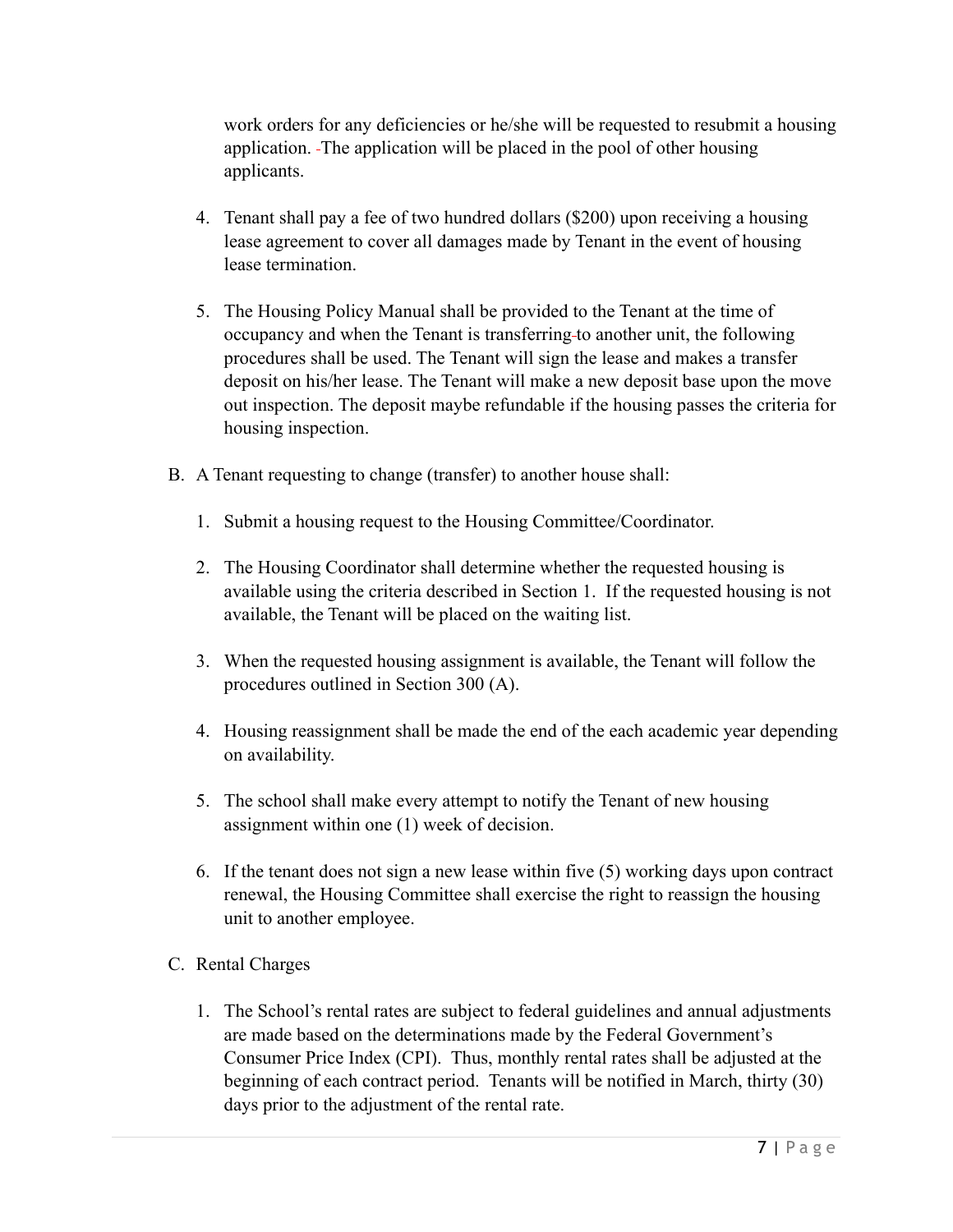- 2. The rent payment will be on employee's payroll deduction bi-weekly plan during the school year and described in housing lease agreement. The housing agreement will be base on employee's contract. If the employee's contract is terminated, the Housing Agreement will be terminated.
- 3. Monthly Rental Rate Appendix "A".

#### **400. SECTION – MAINTENANCE**

- A. Definition: Maintenance is defined as maintaining and repairing and/or renovating necessary for a dwelling to be fit and in habitable condition.
- B. Responsibilities:

CCS Facility Manager supervises the daily duties perform by the Facility Maintenance Worker (FMW). The duties are as follows:

- 1. Repaint all interior and exterior walls and ceilings as needed or on a five (5) year cycle of each dwelling prior to new occupancy.
- 2. Respond to Work Orders within a reasonable time frame the Quarters by providing Tenant with an immediate written report to include any and all work accomplished, or an explanation as to why the work was not accomplished within a projected date of completion.
- 3. Provide a checklist and schedule, specifying long-term maintenance prevention measures performed on each quarters.
- 4. The Tenant is responsible for the cost of the exterminator services in the routine rodent and insect control of the quarter, in both interior and exterior areas of the premises. Facility Management will provide the pest control services when a tenant is not maintaining their quarter.
- C. Tenant's Responsibilities: In addition to adhering to terms of housing agreement, the Tenant shall specifically:
	- 1. Submit the appropriate and detailed Work Order to the Facility Manager within twenty-four hours of the occurrence of the job that is in need of immediate repair.
	- 2. Permit unattended access to the quarters by designated maintenance personnel responding to the tenant's Work Order.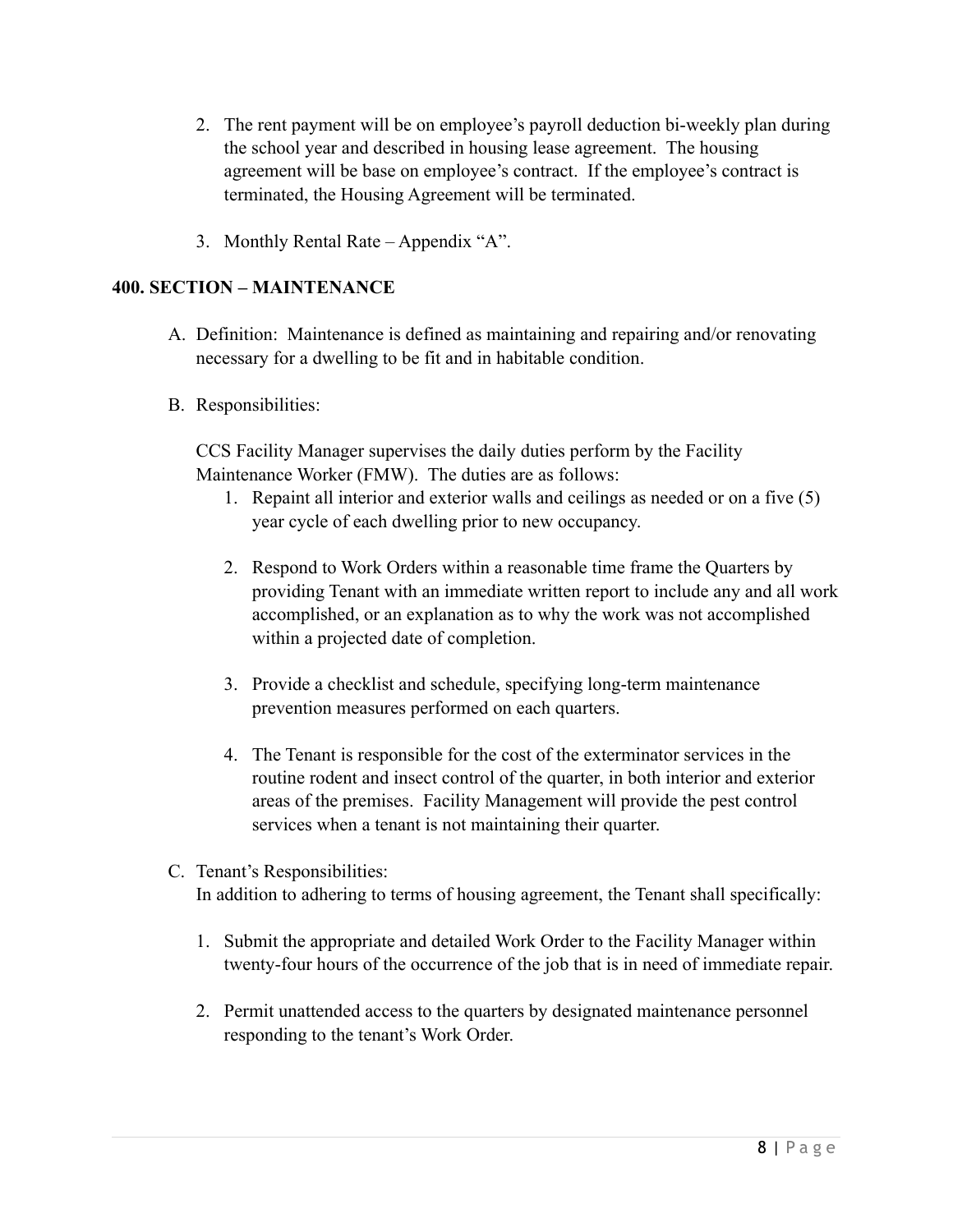- 3. Tenant shall maintain a clean area within the perimeter of the dwelling and within twenty-four foot perimeter of unfenced area adjacent to the dwelling. All trash shall be placed inside the designated receptacle encased in trash bag.
- 4. Curfew hours: Tenants' dependent children and guests will not be allowed to loiter around the housing compound after curfew hours. Curfew hour for children under the age of 18 years is 9:00 p.m. on weekdays and 10 p.m. on weekends. Tenants will be responsible for compliance of their children and guests.
- 5. Tenants violating this provision will be notified by the Housing Coordinator to make arrangements for the need to clean up and maintenance of the quarter. Failure to carry out this directive within the time frame set by the Housing Coordinator and shall result in deduction of cost of such cleaning and maintenance from the Tenant's salary or wages.
- 6. Tenant is responsible to notify the Facility Manager for approval for installation of the satellite dish. The satellite dish cannot be installed on the roof.
- 7. The Tenant is responsible to establish an account with required fees of NTUA for electrical service and provide formal proof prior to key issuance. NTUA will charge the Tenant monthly for electricity service and the Tenant is responsible for paying the electricity bill directly to NTUA.
- 8. The Tenant is responsible to establish an account for the Liquefied Propane gas (LPG) and request for refill of propane when it's at 30%. To prevent water freeze damages during winter season, the tenant shall maintain their thermostat at least 55 degree or above at all times. Upon damage due to non-compliance the tenant will be liable for all relevant accruing costs for repairs for up to \$2500.
- D. Beautification:

Keeping the school and campus clean and beautiful is the aim of the school and its mission that is, the challenge to be open to ideas, but yet true to our Dine' knowledge and language. Strong cultural aspect of our lives is our prayers and reverence for mother earth. Therefore, beautification and keeping our housing area clean should not be a problem, but an act of faith for what we believe in.

- 1. Tenants are responsible for maintaining their front and back yard at all times. Failure to comply with the policy, Facility will clean up the yard and tenant will be charged twenty dollars an hour, payroll deducted.
- 2. Tenants who pay for sod, grass seeds, and other items in beautification efforts can be reimbursed. To be reimbursed, the Tenant must provide a plan of the beautification project with a project cost to Facility Manager, who will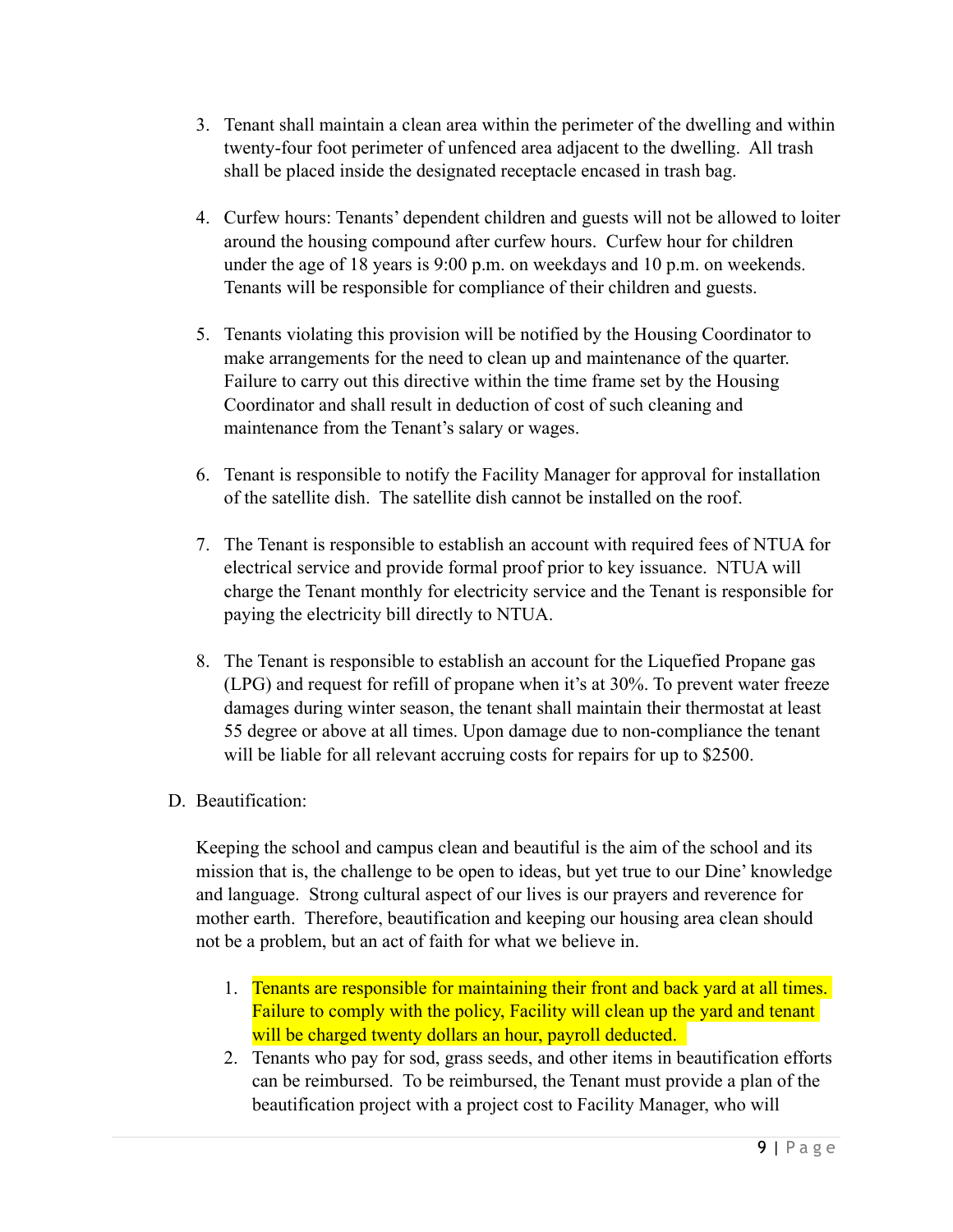approve the plan and cost. The cost of beautification will not exceed \$300. Upon purchase of the product, the Tenant will submit receipts(s) to the Business Office for approval of reimbursement to cover the cost of the product.

#### **500. SECTION – TENANTS PERSONAL RESPONSIBILITY**

Tenants are expected to maintain high standards so their occupancy of quarters does not cause nuisance, disturbance, dissatisfaction or embarrassment to self, others or neighbors or the Pinon Community School Governing Board.

- A. Children/Adults Living in Home of Tenant:
	- 1. Tenants are responsible for the actions of their children, wards, and adults (high school and college students) residing with them while occupying quarters in Chilchinbeto Community School Housing.
	- 2. Tenants and their children are expected to respect the rights and privacy of their neighbors.
	- 3. Adults and children should be confined within their leased area and not infringe upon the yards of other Tenants.
	- 4. Any acts of child abuse or neglect shall be reported to the proper authorities.
	- 5. Tenants are responsible for all acts of vandalism committed by their spouse, children and guests and will be held responsible to pay for all damages.
	- 6. The sale, use and/or possession of alcohol and drugs are federal crimes and such offenses are subject to the Navajo Nation and Federal laws. Any tenant(s) committing such offense shall be evicted immediately from CCS Housing.
- B. Pets and Livestock:

Pets are defined as dogs, cats, birds, and fish. Livestock is defined as horses, cattle (cow), goats, sheep, and poultry.

1. One household pet is allowed upon premises. Pets are to be vaccinated and must wear current vaccination tags. Pets are to be restrained in a fenced yard or on a leash and shall not be allowed to run at large or be left alone in quarters for overnight, weekend or extended period of time. Any costs incurred to remove noxious odors or pet droppings from the premises shall be charged to the Tenant. The Facility Manager may order the removal or disposal of a pet that is vicious,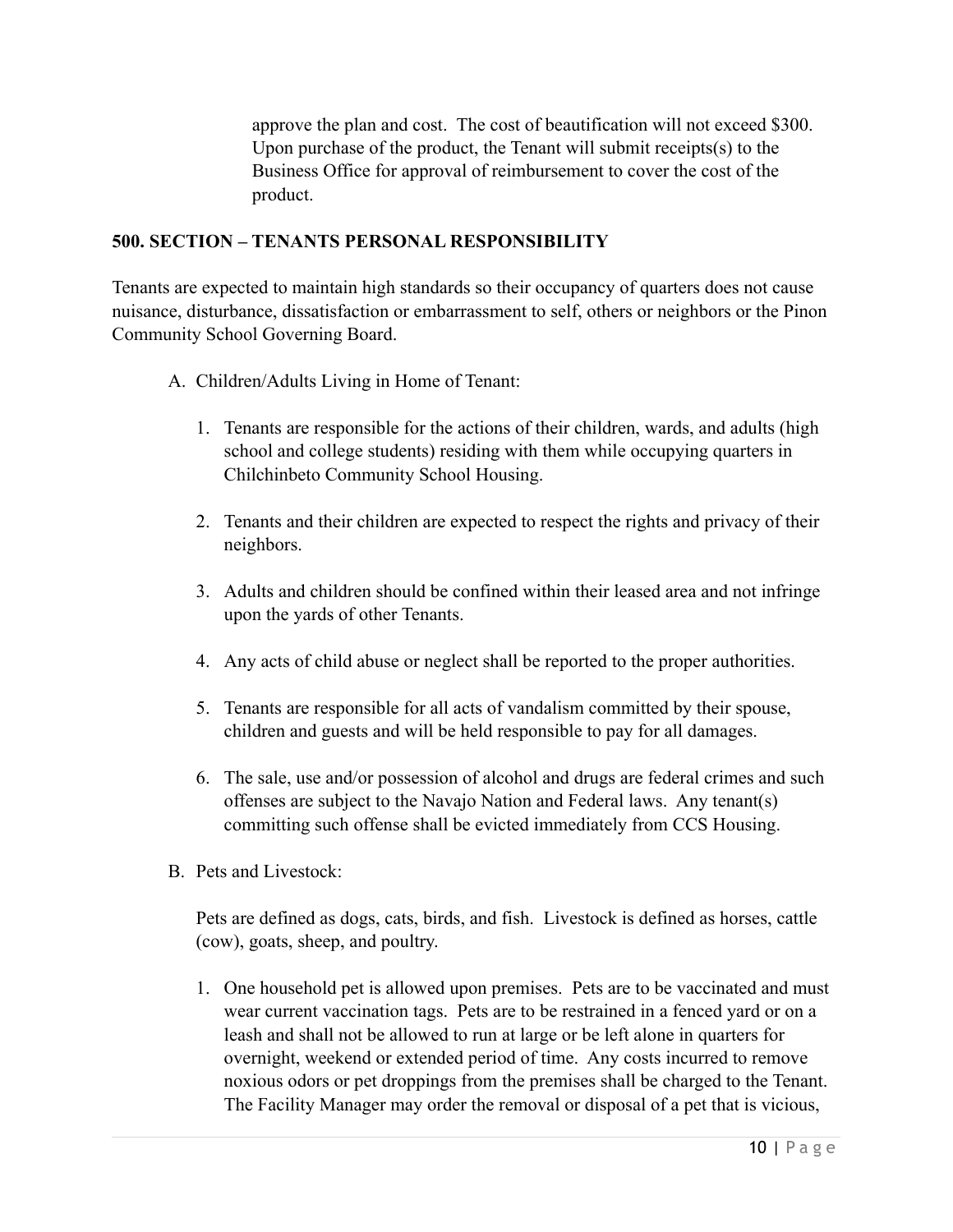diseased, or create a health hazard from housing area through the Navajo Nation Animal Control.

2. Pets must be trained and manageable. Maximum number of pets allowed will be one (1) dog or a cat. If a housedog/housecat must be kept in the house, approval must be obtained from Housing Committee and a cleaning and damage deposit of \$450 will be required to be paid for a pet at the beginning of the housing lease and annually thereafter. This animal damage deposit is non-refundable at the end of the housing contract. Tenant violating this policy will be forced to vacate their occupancy or asked to get rid of their pet.

#### **3. No dogs will be allowed to be kept on the main school campus housing due to safety of students, visitors, and staff.**

- 4. Pet owners are responsible for keeping their pets from becoming a public nuisance, such as constant barking or digging in trash and roaming freely over the compound. Dogs are to be on leash or in a fenced yard. Tenant violating this policy will be forced to vacate their occupancy or asked to get rid of their pet.
- 5. Pet owners shall be responsible for keeping the yard where their dog is penned cleaned, raked and dog droppings disposed on daily basis.
- 6. Pet owners shall be liable for damage to property done by their pet(s). The liability shall include clean up and reimbursement for all damages done. Pet owner shall be personally liable for injuries caused by their pets. Pet owners shall be ordered to remove a pet that bites, attacks or continues to be a public nuisance.
- 7. Complaints about pet shall first be brought to the owner's attention. The owner shall be expected to take corrective action. Repeated complaints shall be a cause to remove the pet.
- 8. Tenants are prohibited from keeping any livestock in the yard or inside fences on school property at any time during the term of the rental agreement.
- 9. Tenants are advised not to feed stray animals. If a Tenant starts to feed a stray animal, it becomes his/her responsibility. When the Tenant adopts the stray animal they will be subject to this section of the policy.
- 10. Tenants who go away for the weekend or on holidays must have a responsible person to feed and care for their pets in their absence.
- 11. Any violation of this provision shall lead to the termination of the Tenant's lease agreement.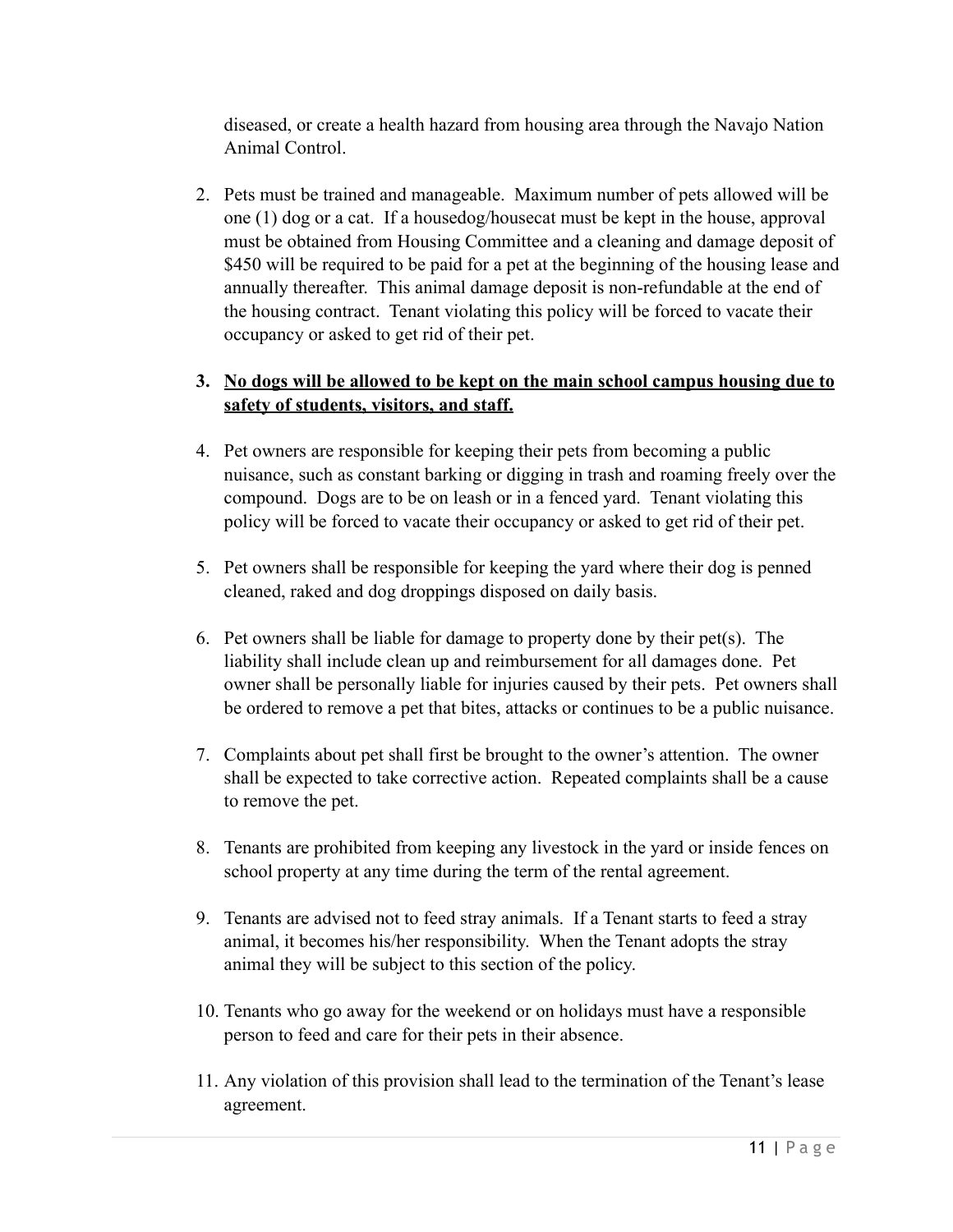#### C. Parking:

- 1. Tenants shall park in the designated area base on their lease. Only one (1) vehicle shall per permitted, otherwise a written statement is required for the second vehicle owned by the Tenant is allotted the parking space and will be approved by Housing Committee. Due to limited space and the respect of neighbors.
- 2. Visitors should not park in areas reserved for residents.
- 3. Abandoned or non-running vehicles shall not be parked and permitted on the school housing grounds.
- 4. Tenant shall not engage or solicit mechanical services performed in housing complex from the public.
- 5. Camping trailers are not allowed due to no parking space for the trailers.
- 6. Violations of this provision shall lead to termination of Tenant's housing contract.
- D. Storage:
	- 1. No objects of any kind, unsightly or deemed a public nuisance shall be kept on Tenant's grounds. These items must be kept in the Tenant's storage area, in the Tenant's residence, or removed from the premise.
- E. Safety and Personal Insurance:
	- 1. Tenants are prohibited to keep gasoline, kerosene or other flammable liquids on the premises.
	- 2. Quarter's Maintenance Worker is responsible for the repair of any electrical and/ or gas controls of the kitchen range, furnace, refrigerator or water heater when the appliance is non-operational.
	- 3. Water heater and furnace closets must be kept clean and clear of oily rags, junk and other flammable materials. No foreign objects shall be placed in fuse boxes. The vents are to be kept clean free of dust or debris.
	- 4. Tenants should be familiar with safety practices with electrical appliances and the smell of LPG, etc..
	- 5. All firearms shall be prohibited including BB gun, paint ball guns, etc.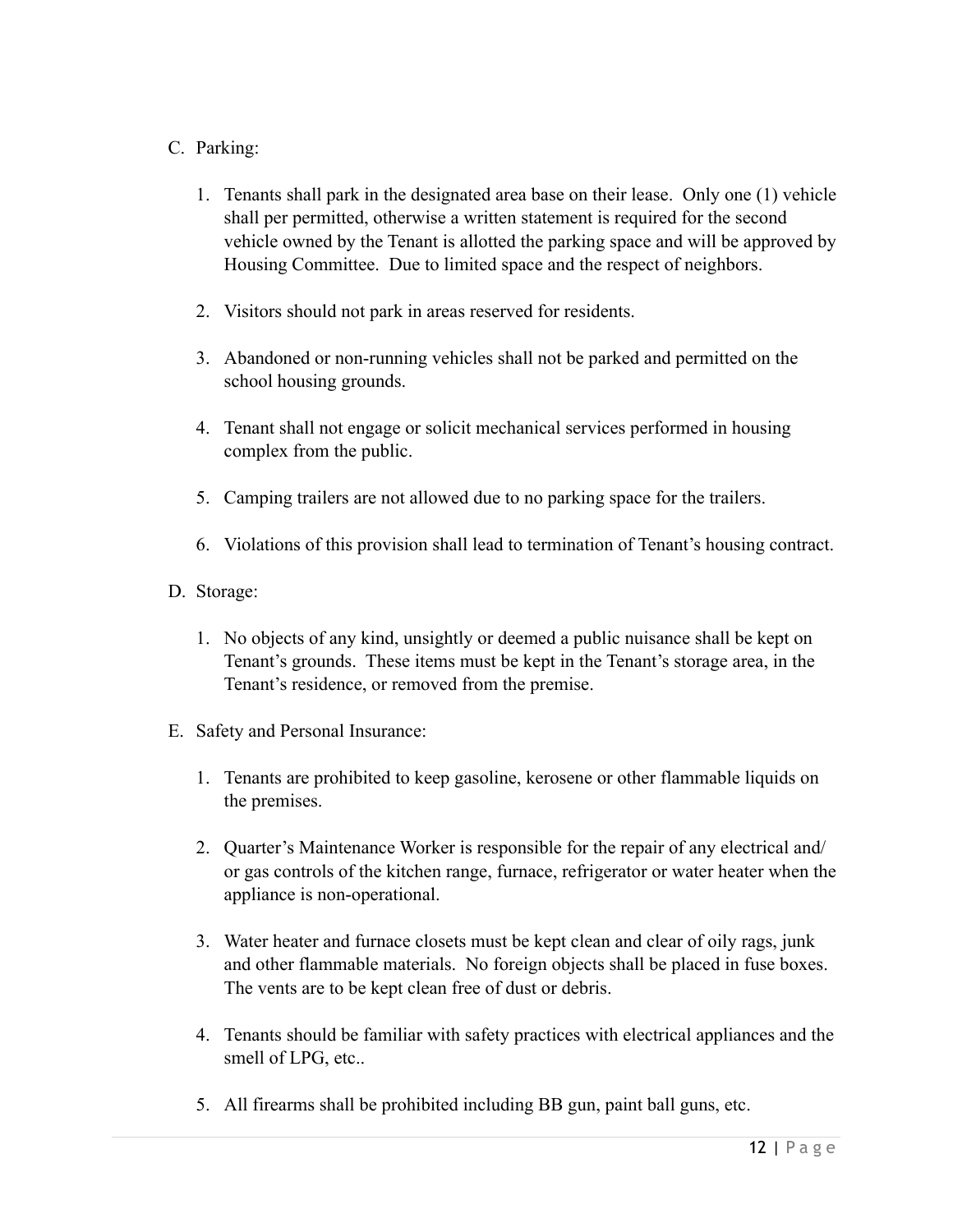- 6. Fireworks of any types are strictly prohibited within the CCS.
- 7. The school shall provide each Tenant with a fire extinguisher and an instruction on how to use of the fire extinguisher.
- 8. CCS provides fire and extended insurance coverage on all school buildings. Coverage on all contents including other personal property situated in, upon or about premise leased to the Tenant shall be the responsibility of the Tenant. Tenants are strongly encouraged to obtain personal (renter's) insurance to cover any personal damages. **Seek legal counsel**
- F. Resource Conservation:
	- 1. Trees around the school and housing area are precious natural beautification work that benefits all of us. Trees are not to be abused or cut without the permission of the Quarter Maintenance Technician and if the trees present hazard.
	- 2. Tenant must maintain their home site yard free of debris (i.e. trash, invasive plants, and etc.
	- 3. Absolutely no water hauling. Violation to this policy shall result, tenant will be fined of 50 dollars 1st offense, 100 dollars 2nd offense, and 3rd offense, termination of lease.
- G. Guests:
	- 1. Guest violating the Housing Policy and Procedures Manual shall answer to the Housing Committee and Principal. Principal and the Housing Coordinator are duly authorized to act on behalf of the Governing Board relative to the established Housing Policy.
	- 2. Tenants must notify Housing Coordinator in writing or email if they are going to have guest. This should include; how long they are staying.
- H. Substance Abuse and Drugs:
	- 1. Chilchinbeto Community School, Inc. is alcohol and substance abuse free organization. Alcohol is prohibited within the school compound. Violation of this provision shall result in immediate termination of the lease. Security or Police shall be called to intervene in a dispute. When such a call is made, failure to allow the Facility Manager or Police Officer to enter quarters shall result in termination of the tenancy. Security may enter the quarter if there are reasonably suspension relating to alcohol violation.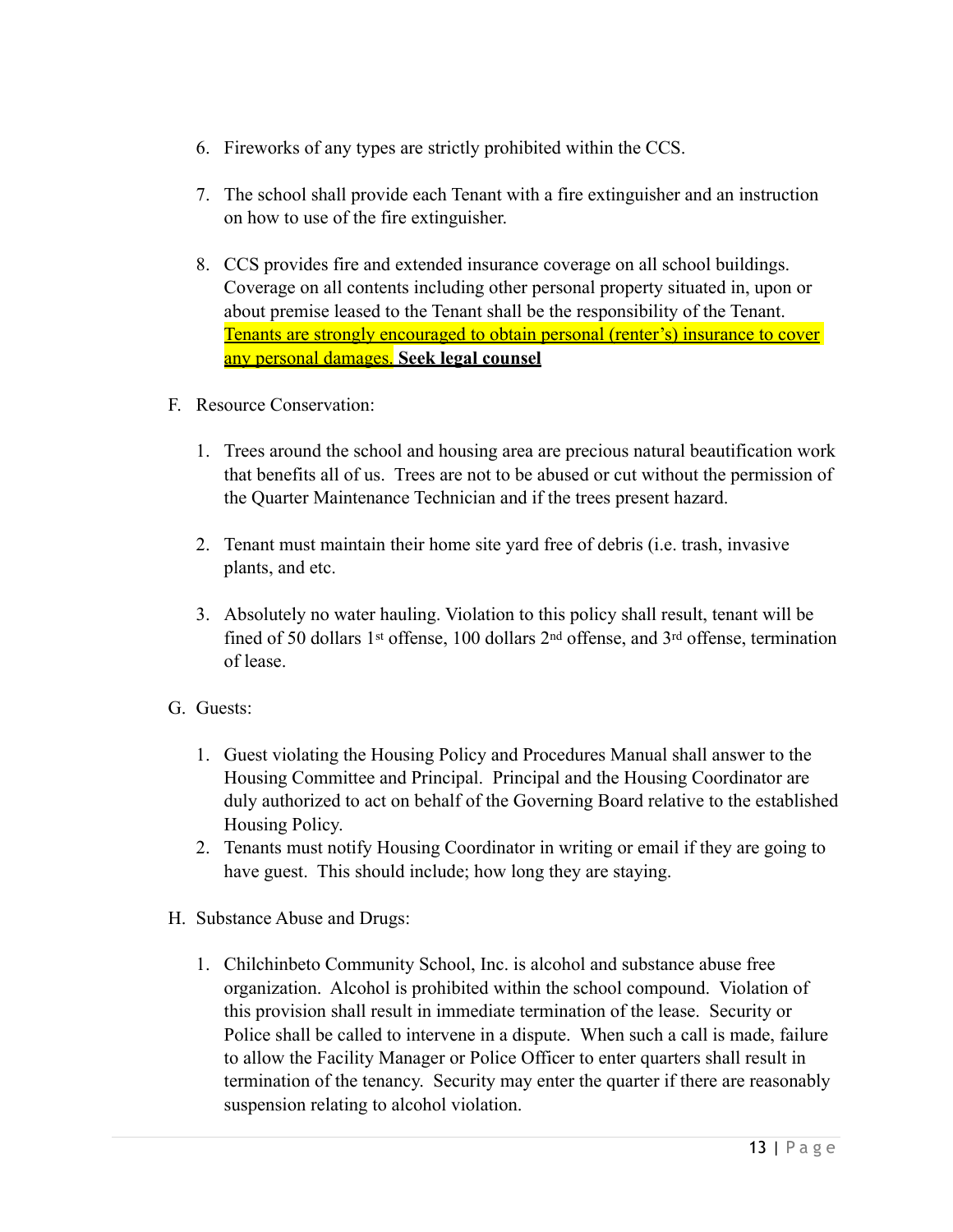- 2. Facility Manager or a Police Officer shall have the right to enter any house when there is a concern over the possibility of a substance abuse, alcohol or disturbance of peace.
- 3. Excessive noise resulting from family gatherings or other activities shall not be tolerated. Continuing violation of this provision may result in the Tenant's lease to be terminated.

#### **600. SECTION – TERMINATION OF HOUSING LEASE**

- A. Tenant's employment or a signed contract does not grant the employee the right to school housing. Failure to abide by the lease agreement shall subject a Tenant termination of the lease agreement in accordance to the approve Pinon Community School's Housing Policy.
- B. Any Tenant, or resident of any school housing who engage in unlawful activities, disorderly conduct that maybe hazardous to the health, safety or disturbance to the neighborhood shall be subject to termination of the lease agreement.
- C. Any alleged violations shall be brought to the attention of the Housing Coordinator. The Facility Manager shall assign a security to investigate the violation and submit the finding to the Housing Coordinator.
- D. Upon receipt of any violation of this policy, the Housing Coordinator will convene a meeting with the Housing Committee and shall conduct further inquiry as it deems appropriate before making its final decision to terminate lease. The final decision shall be concurred by the Principal.
- E. Tenants should report illegal acts such as: drinking alcoholic beverage, smoking unlawful substances, domestic violence and other such illegal acts taking place within the school housing or compound will be reported to the school Facility Manager, and Navajo Police, immediately.
- F. Facility Maintenance Worker will provide a written statement to the Facility Manager for the purpose of the school's investigation of the incident.

#### **700. SECTION – VACATING HOUSING**

A. Tenant(s) shall furnish the Facility Manager at least thirty (30) calendar days notice in writing of Tenant's intention to vacate the premises.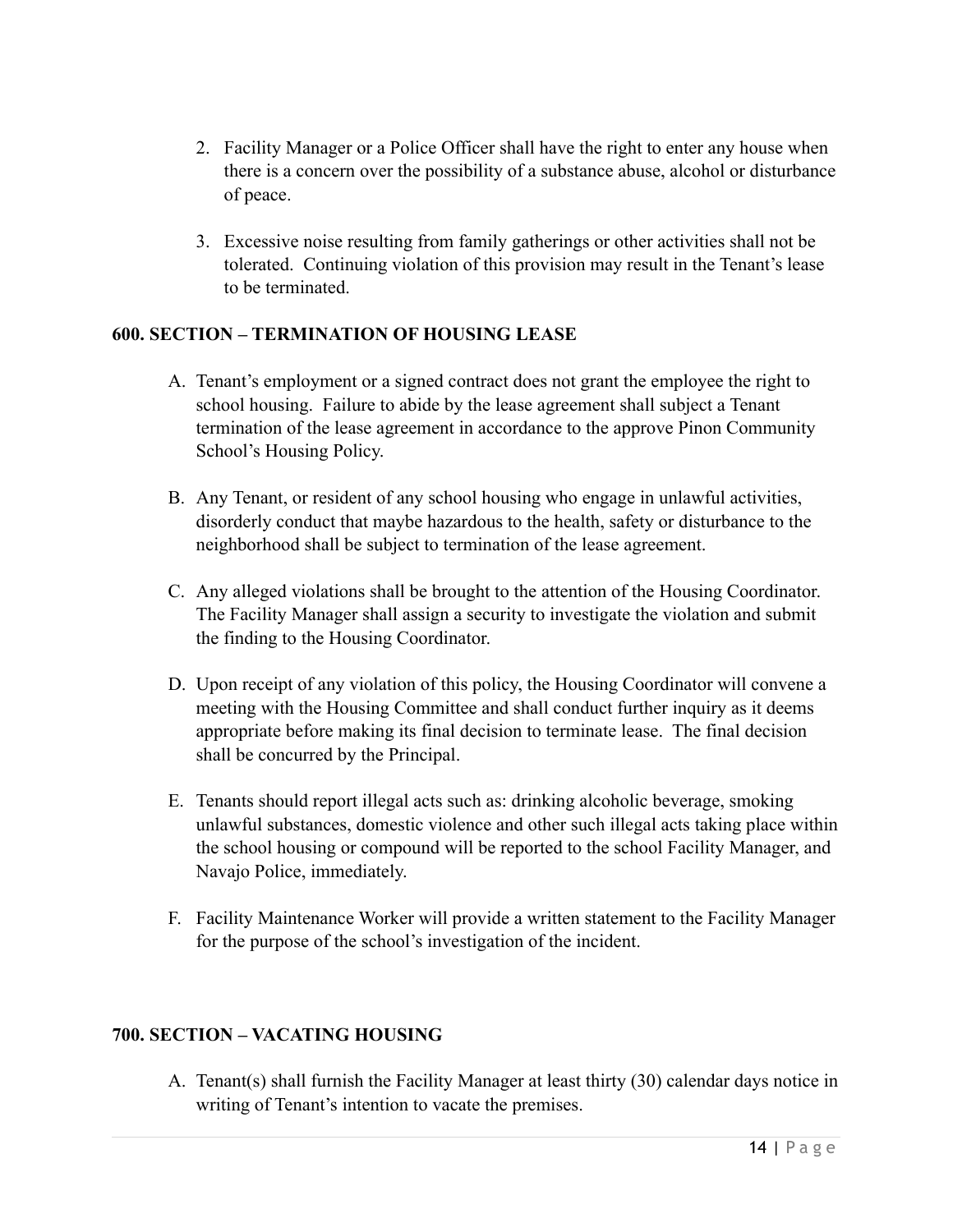- B. Continuation of Tenant's occupancy is incumbent upon the employment of Tenant with the Chilchinbeto Community School and/or other contractual agreement with the Chilchinbeto Community School Board. Upon Tenant's termination of the Tenant's contract and/or other agreements, the Tenants must vacate the premise within ten (10) calendar days. The request must be to the Housing Coordinator in writing and must be approved by the Principal. Final payment of rent will be calculated and paid to last day of occupancy.
- C. Tenants are subject to final checkout clearance through the Housing Committee to be released. This does not happen until Tenants are completely vacated and cleared upon inspection of their premises.
	- 1. Check out inspection will be performed when all personal belongings of the Tenant have been removed out of the premise and before the Tenant vacates the premises. Premises should be thoroughly cleaned including all appliances and fixtures, i/e. cabinets, refrigerator, oven, toilets, shower, and sinks. The Housing Coordinator and the Quarter's Maintenance Technician with the Tenant present will perform the housing inspection. Keys will be returned to the Housing Coordinator. Checkout form is attached.
- D. Tenants shall be responsible for any unsatisfactory move out inspection. If the cost of damage and cleaning or repair caused by the Tenant exceeds the deposit, the balance shall be taken out of the employee's last paycheck or other compensation due employee before they are provided with final clearance.

In addition to the housing deposit, the following will be applied if it is deemed necessary.

- 1. Interior of house is dirty (Walls, floor, windows & fixtures) \$100.00 each.
- 2. Household Appliances includes range, refrigerators, cabinets & fixtures for \$100.00 each.
- 3. Yard includes trash, weed growth, pet droppings for \$75.00 each.

#### **800. SECTION – REVIEW AND REVISION**

The terms of the Housing Policy Manual are subject to review and revision by the Housing Committee and Principal with final approval by the Governing Board. Tenant/ employees and/or other tenants shall be given thirty (30) days prior notice of change(s) and/or additions to the policy. Tenants shall be required to sign a new housing lease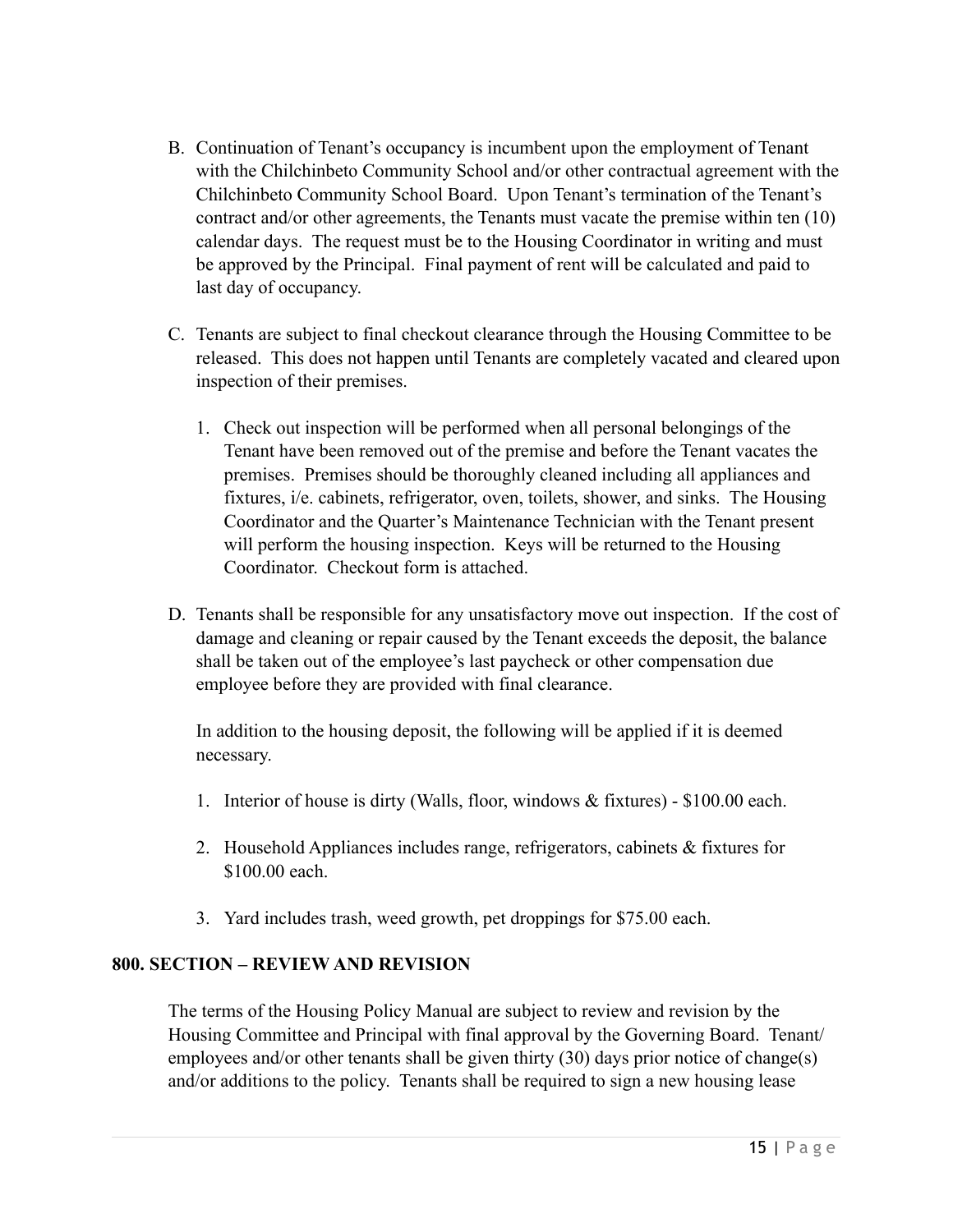agreement to acknowledge the new revisions or any amendments to the Housing Policy Manual.

#### **900. SECTION – ADMINISTRATIVE REVIEW OF PRINCIPAL DECISION**

Any Tenant who submits a grieved in reference to the Housing Committee's decision may within three (3) working days of receipt of written decision of the Housing Committee request for administrative review by the Principal. The request for the administrative review shall be in writing with specific reasons as to why the Tenant disagrees with the Housing Committee's decision. The decision of the Principal shall be final and shall be written and delivered to the Tenant within thirty (30) calendar days from the date of receipt from Tenant.

**Acknowledgement: All tenants shall receive a copy of these Uniform Quarters Policy and Procedures Manual upon assignment of quarters. The tenant shall read the procedures and acknowledge receipt by a signed copy. The signed copy shall be maintained with the housing records.**